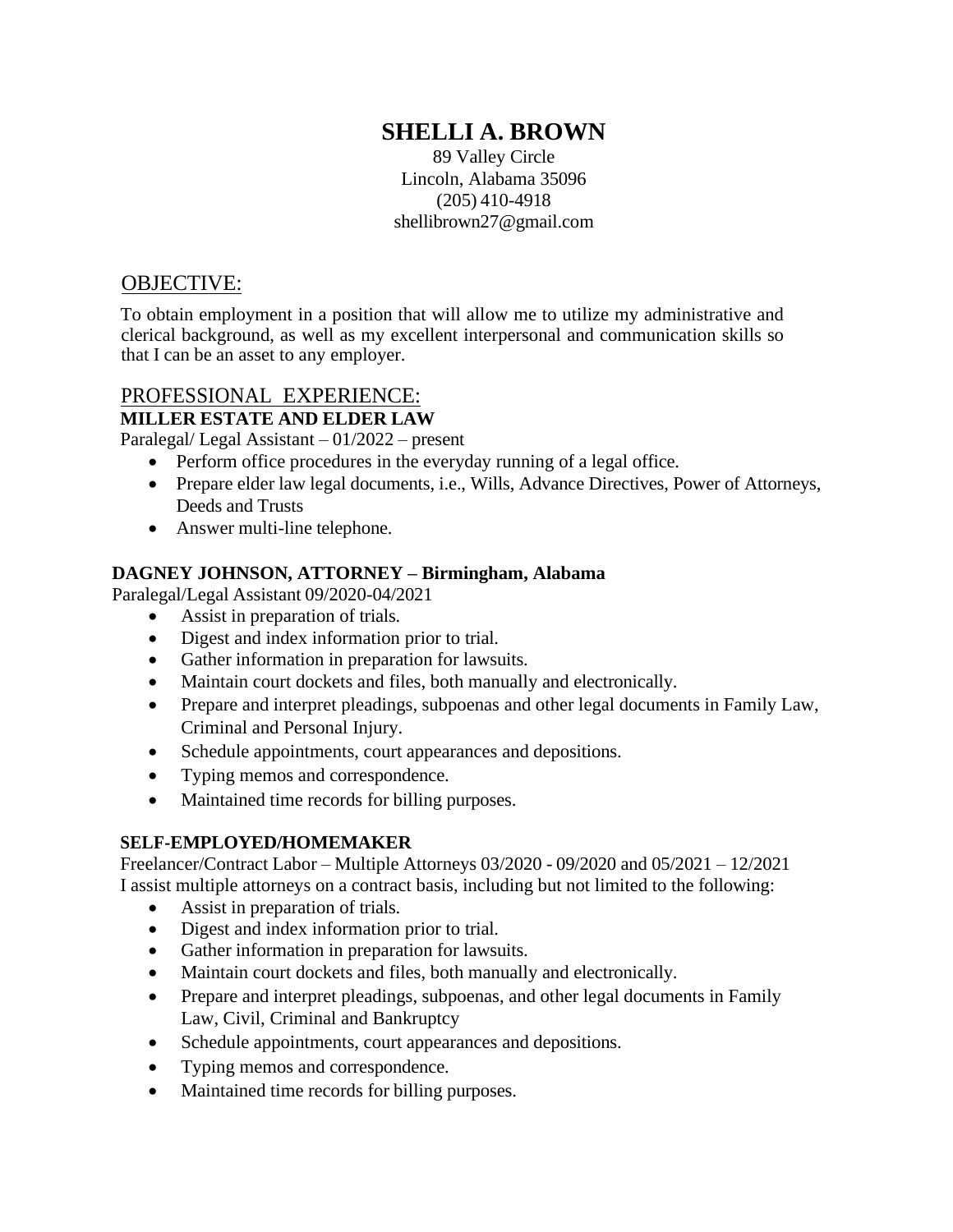# **KIM DAVIDSON, ATTORNEY – Vestavia Hills, Alabama**

Paralegal/Legal Assistant 09/2017-03/2020

- Perform office procedures in the everyday running of a legal office.
- Assist in preparation of trials.
- Digest and index information prior to trial.
- Gather information in preparation for lawsuits.
- Maintain court dockets and files, both manually and electronically.
- Prepare and interpret pleadings, subpoenas, and other legal documents in Family Law, Civil, Criminal and Bankruptcy
- Schedule appointments, court appearances and depositions.
- Typing memos and correspondence.
- Maintained time records for billing purposes.
- Accounts Payable/Accounts Receivable.
- Answer multi-line telephone.

#### **STONE, PATTON, KIERCE AND FREEMAN – Bessemer, Alabama Robert Dooley, Attorney**

Paralegal/Legal Assistant 02/2016-09/2017

- Perform office procedures in the everyday running of a legal office.
- Assist in preparation of trials.
- Digest and index information prior to trial.
- Gather information in preparation for lawsuits.
- Maintain court dockets and files, both manually and electronically.
- Prepare and interpret pleadings, subpoenas, and other legal documents in Family Law, Civil, Criminal, Personal Injury and Real Estate
- Schedule appointments, court appearances and depositions.
- Typing memos and correspondence.
- Maintained time records for billing purposes.
- Accounts Payable/Accounts Receivable.
- Answer multi-line telephone.

#### **MARCUS A. JONES, III, ATTORNEY – Birmingham, Alabama**

Paralegal/Legal Assistant 08/2014-02/2016 – Part-time

- Perform office procedures in the everyday running of a legal office.
- Assist in preparation of trials.
- Digest and index information prior to trial.
- Gather information in preparation for lawsuits.
- Maintain court dockets and files, both manually and electronically.
- Prepare and interpret pleadings, subpoenas, and other legal documents in Family Law, Civil, Criminal and Bankruptcy
- Schedule appointments, court appearances and depositions.
- Typing memos and correspondence.
- Maintained time records for billing purposes.
- Accounts Payable/Accounts Receivable.
- Answer multi-line telephone.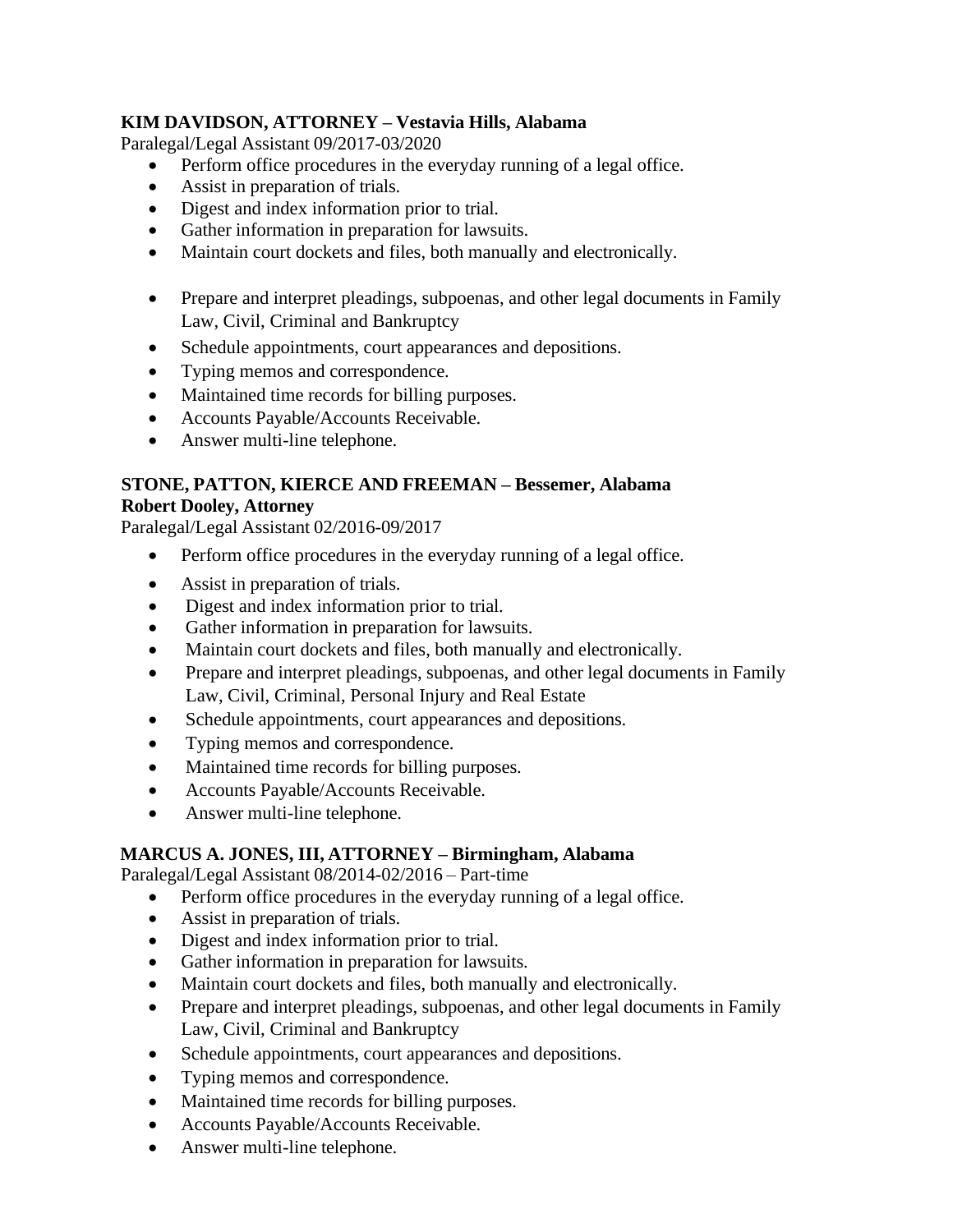# **KIM DAVIDSON, ATTORNEY – Vestavia Hills, Alabama**

Paralegal/Legal Assistant 10/2013-02/2016 – Part-time

- Perform office procedures in the everyday running of a legal office.
- Assist in preparation of trials.
- Digest and index information prior to trial.
- Gather information in preparation for lawsuits.
- Maintain court dockets and files, both manually and electronically.
- Prepare and interpret pleadings, subpoenas, and other legal documents in Family Law, Civil, Criminal and Bankruptcy
- Schedule appointments, court appearances and depositions.
- Typing memos and correspondence.
- Maintained time records for billing purposes.
- Accounts Payable/Accounts Receivable.
- Answer multi-line telephone.

# **PAUL A. PHILLIPS, ATTORNEY – Vestavia Hills, Alabama**

Paralegal/Legal Assistant 2*/*2002-10/2013

- Perform office procedures in the everyday running of a legal office.
- Assist in preparation of trials.
- Digest and index information prior to trial.
- Gather information in preparation for lawsuits.
- Maintain court dockets and files, both manually and electronically.
- Prepare and interpret pleadings, subpoenas, and other legal documents in Family Law, Civil, Criminal, Personal Injury and Bankruptcy
- Schedule appointments, court appearances and depositions.
- Typing memos and correspondence.
- Maintained time records for billing purposes.
- Accounts Payable/Accounts Receivable.
- Answer multi-line telephone.

#### **ANDREW LAPLANTE, ATTORNEY – Bessemer, Alabama**

6/1995-1/2002 Legal Assistant

- Perform office procedures in the everyday running of a legal office.
- Assist in preparation of trials.
- Digest and index information prior to trial.
- Gather information in preparation for lawsuits.
- Maintain court dockets and files, both manually and electronically.
- Prepare and interpret pleadings, subpoenas, and other legal documents in Family Law, Civil, Criminal, Personal Injury and Bankruptcy
- Schedule appointments, court appearances and depositions.
- Typing memos and correspondence.
- Maintained time records for billing purposes.
- Accounts Payable/Accounts Receivable.
- Answer multi-line telephone.